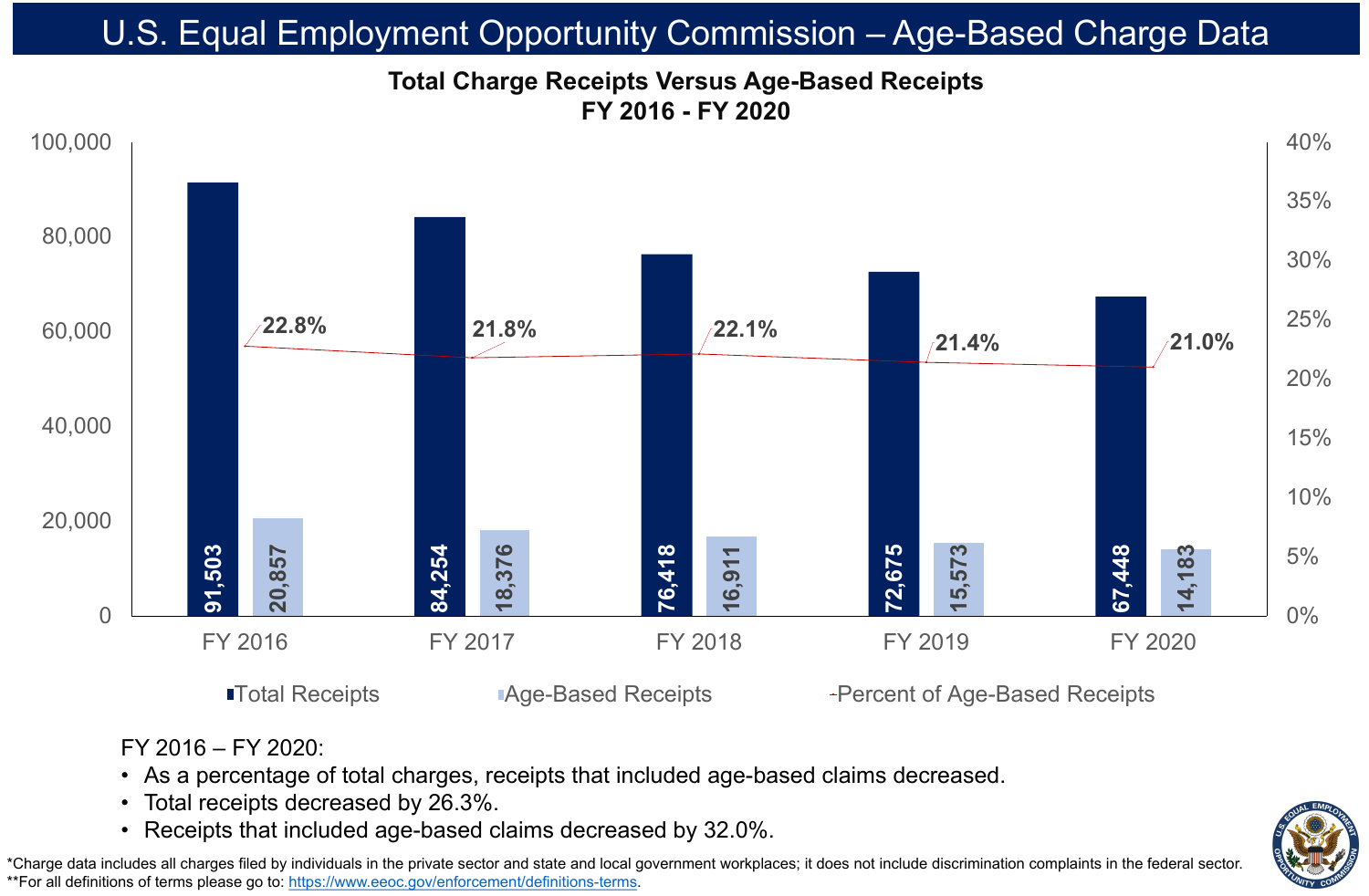FY 2016 – FY 2020:

• As a percentage of total monetary benefits, monetary benefits that included charges of age-based claims



- decreased.
- 
- 

# • Total monetary benefits decreased by \$14.8 million, a change of 4.3%.



\*Charge data includes all charges filed by individuals in the private sector and state and local government workplaces; it does not include discrimination complaints in the federal sector. \*\*For all definitions of terms please go to:<https://www.eeoc.gov/enforcement/definitions-terms>.

### **Total Monetary Benefits Versus Age-Based Monetary Benefits FY 2016 – FY 2020** U.S. Equal Employment Opportunity Commission - Age-Based Charge Datal





■Total Monetary Benefits Age-Based Monetary Benefits Fercent of Age-Based Monetary Benefits

FY 2016 FY 2017 FY 2018 FY 2019 FY 2020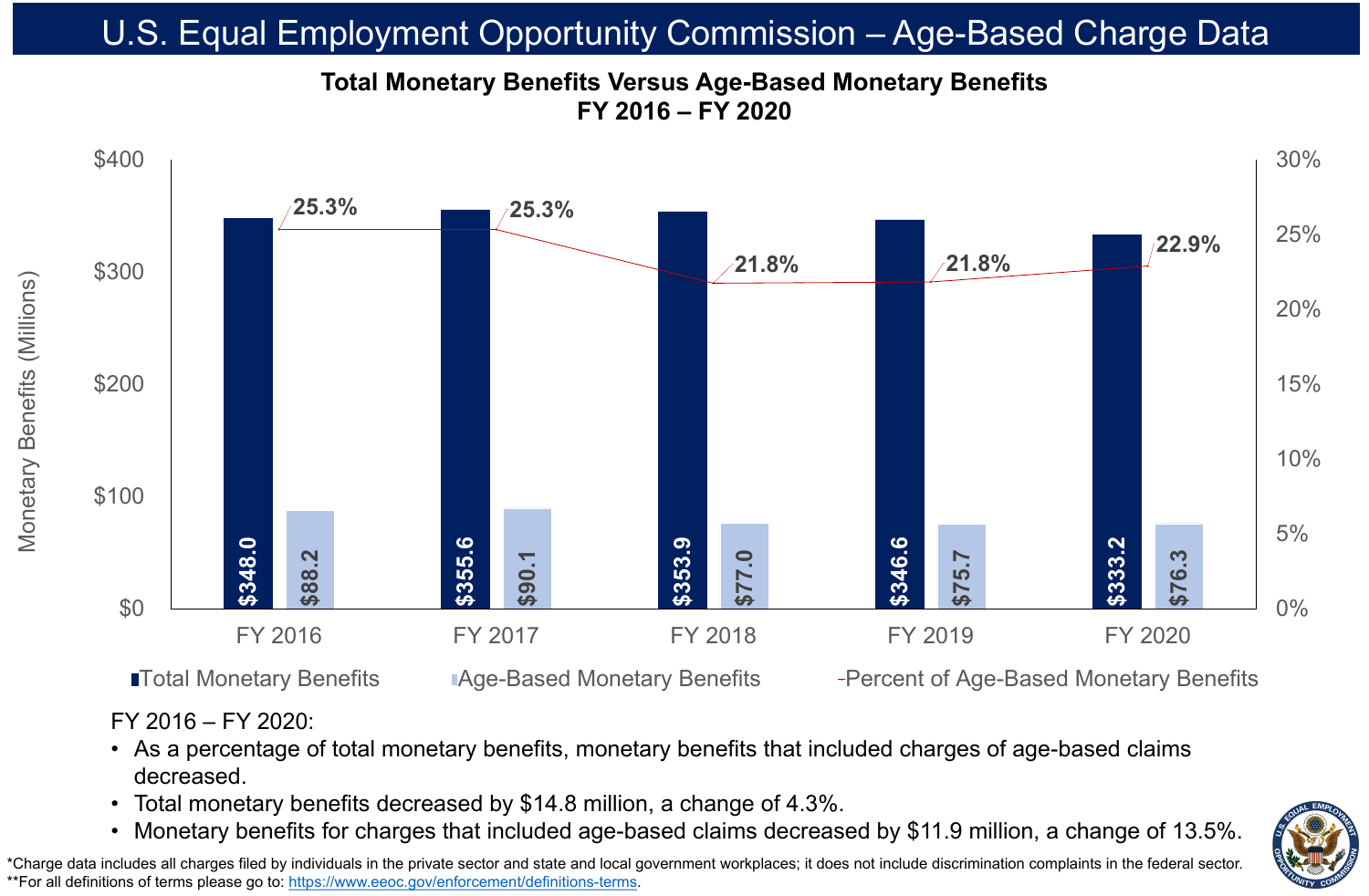![](_page_2_Figure_1.jpeg)

### **Total Resolutions Versus Age-Based Resolutions FY 2016 - FY 2020** U.S. Equal Employment Opportunity Commission – Age-Based Charge Data

\*Charge data includes all charges filed by individuals in the private sector and state and local government workplaces; it does not include discrimination complaints in the federal sector. \*\*Resolutions - All charges closed in the administrative process, comprised of charges with no cause findings, administrative closures, and merit resolutions. \*\*\*For all definitions of terms please go to:<https://www.eeoc.gov/enforcement/definitions-terms>.

■Total Resolutions ■ Age-Based Resolutions → Percent of Age-Based Resolutions

### FY 2016 – FY 2020:

## • As a percentage of total resolutions, resolutions of charges that included age-based claims decreased. • Resolutions of charges that included age-based claims decreased by 32.1%.

![](_page_2_Picture_13.jpeg)

- Total resolutions decreased by 27.3%.
-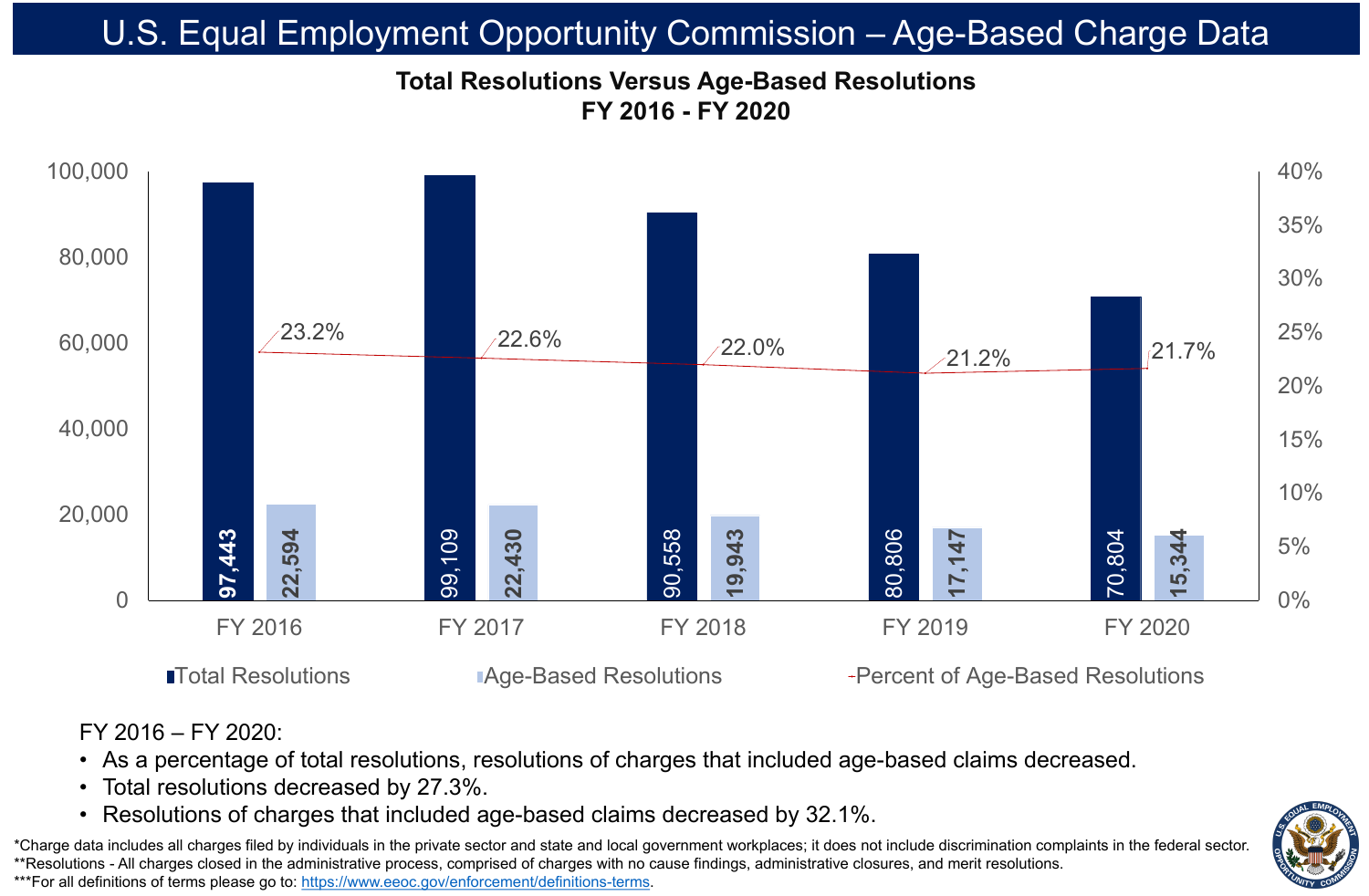![](_page_3_Figure_1.jpeg)

- 
- 
- 
- 

Resolutions - All charges closed in the administrative process, comprised of charges with no cause findings, administrative closures, and merit resolutions. No Reasonable Cause - EEOC's determination not to proceed further with its investigation. This determination does not certify that the respondent is in compliance with the statutes EEOC enforces. In issuing this determination, the EEOC makes no decision about the merits of claims alleged in the charge or of any other issues that could be construed as having been raised by the charge. The charging party may exercise the right to bring a private court action. Administrative Closures - Charge closed for administrative reasons without a determination based on the merits, which include: lack of jurisdiction due to untimeliness, insufficient number of employees, or lack of employment relationship; charging party requests withdrawal without receiving benefits; or charging party requests the notice of right to sue. Merit Resolutions - Charge resolved with an outcome favorable to charging party or charge with meritorious allegations. These are comprised of negotiated settlements, withdrawals with benefits, successful conciliations, and unsuccessful conciliations.

\*Charge data includes all charges filed by individuals in the private sector and state and local government workplaces; it does not include discrimination complaints in the federal sector. \*\*For all definitions of terms please go to:<https://www.eeoc.gov/enforcement/definitions-terms>.

![](_page_3_Picture_17.jpeg)